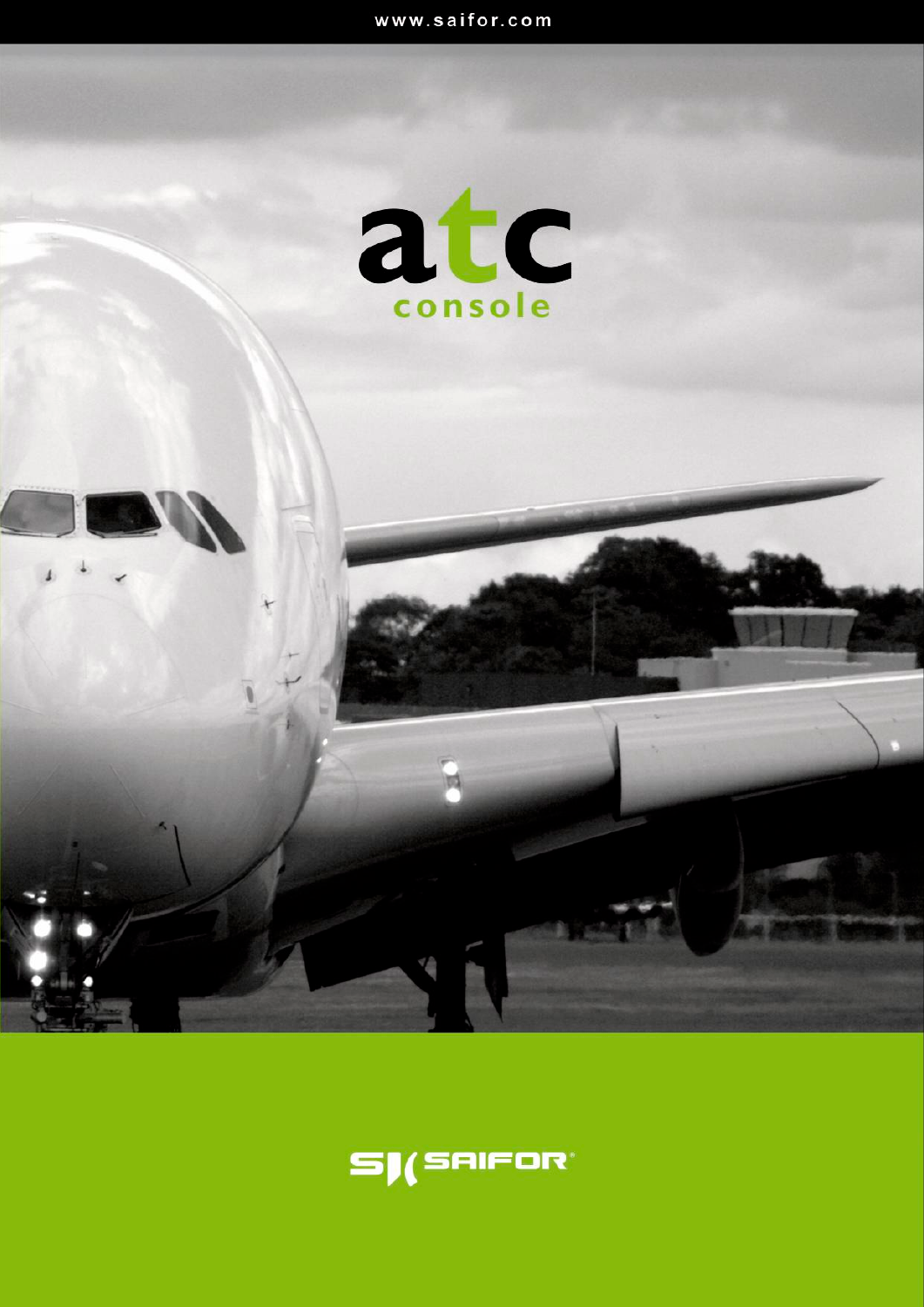



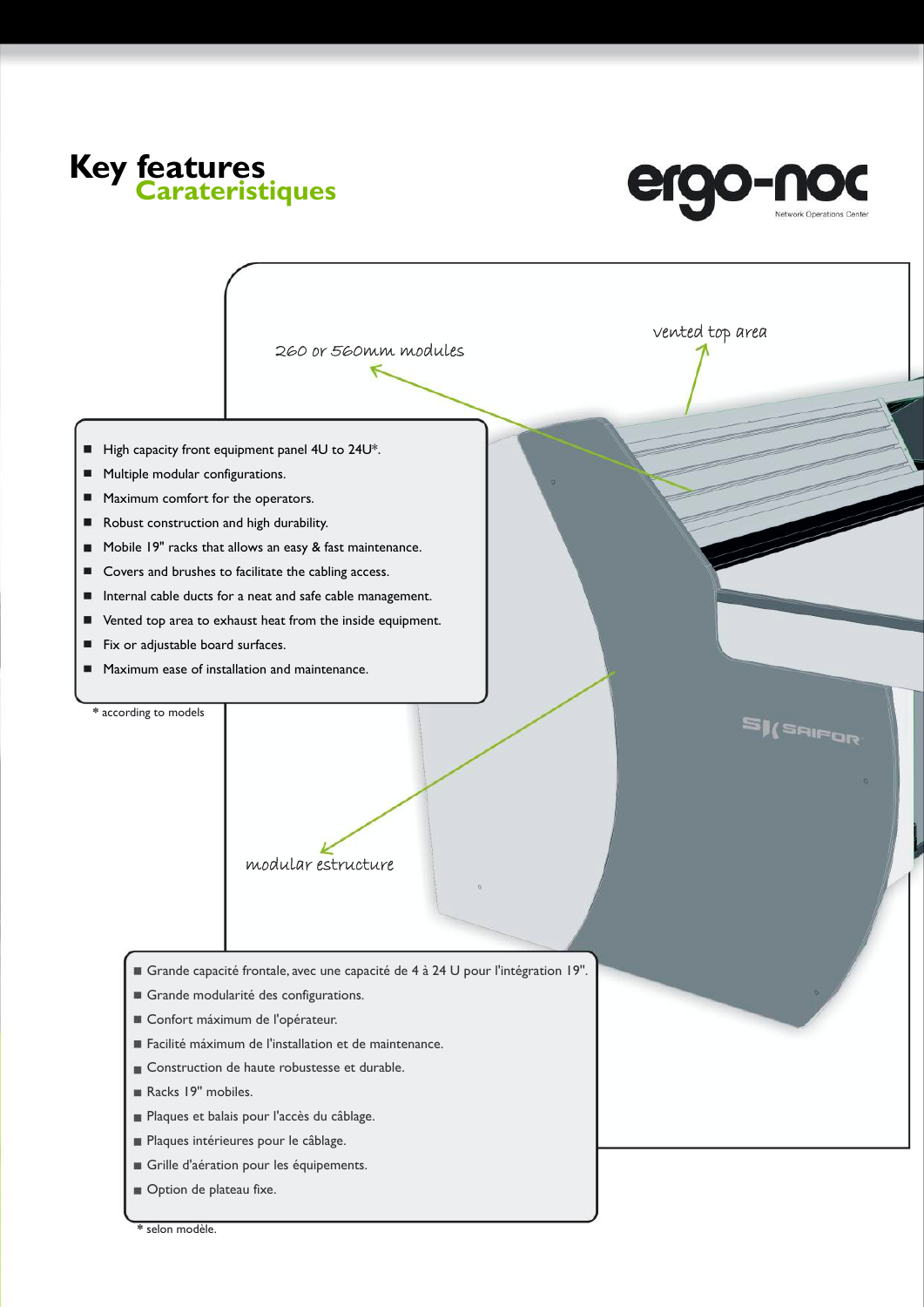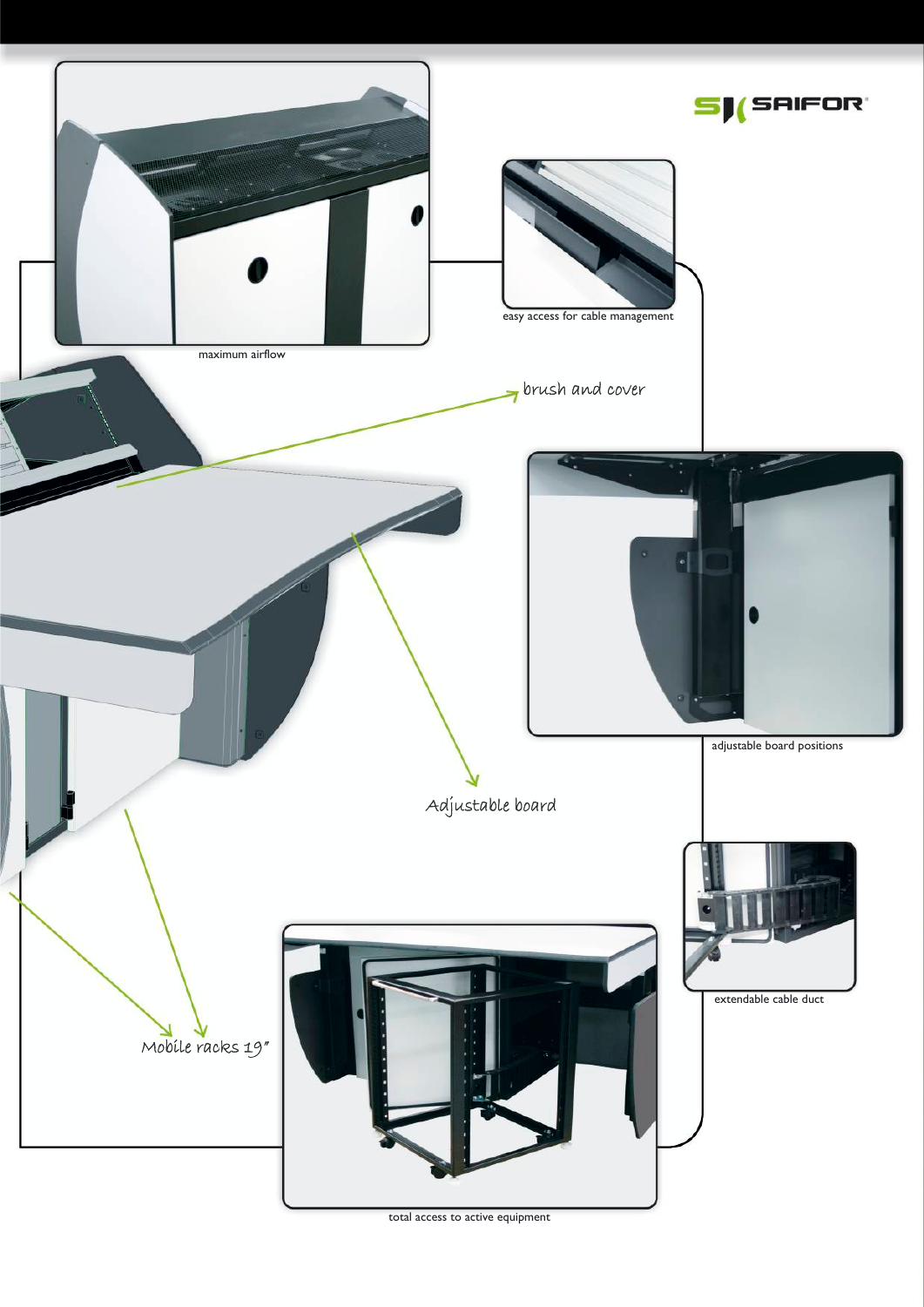



Ergo-noc ATC is a modern console concept specifically designed for air traffic control environments. Ergo-noc ATC consoles provides a high installation flexibility and a perfect vision of the monitors and take-off & landing runways.

Ergo noc-ATC is the perfect tool for air traffic controllers, providing a comfortable and efficient environment, including safety and ergonomic features implicit in the performance of this high concentration job.

Ergo-noc Atc est une console moderne d'un concept spécifiquement développé pour l'environnement de contrôle du traffic aérien. Ergo-noc ATC offre une grande souplesse d'installation alliant une vision parfaite des moniteurs et en simultané les pistes de décollage et d'atterrissage.

Ergo-noc ATC est l'outil parfait pour les contrôleurs aériens, en leur procurant un environnement confortable et efficace, alliant la sécurité à l'ergonomie, fonctions requises implicitement pour ce métier à fort niveau de concentration.

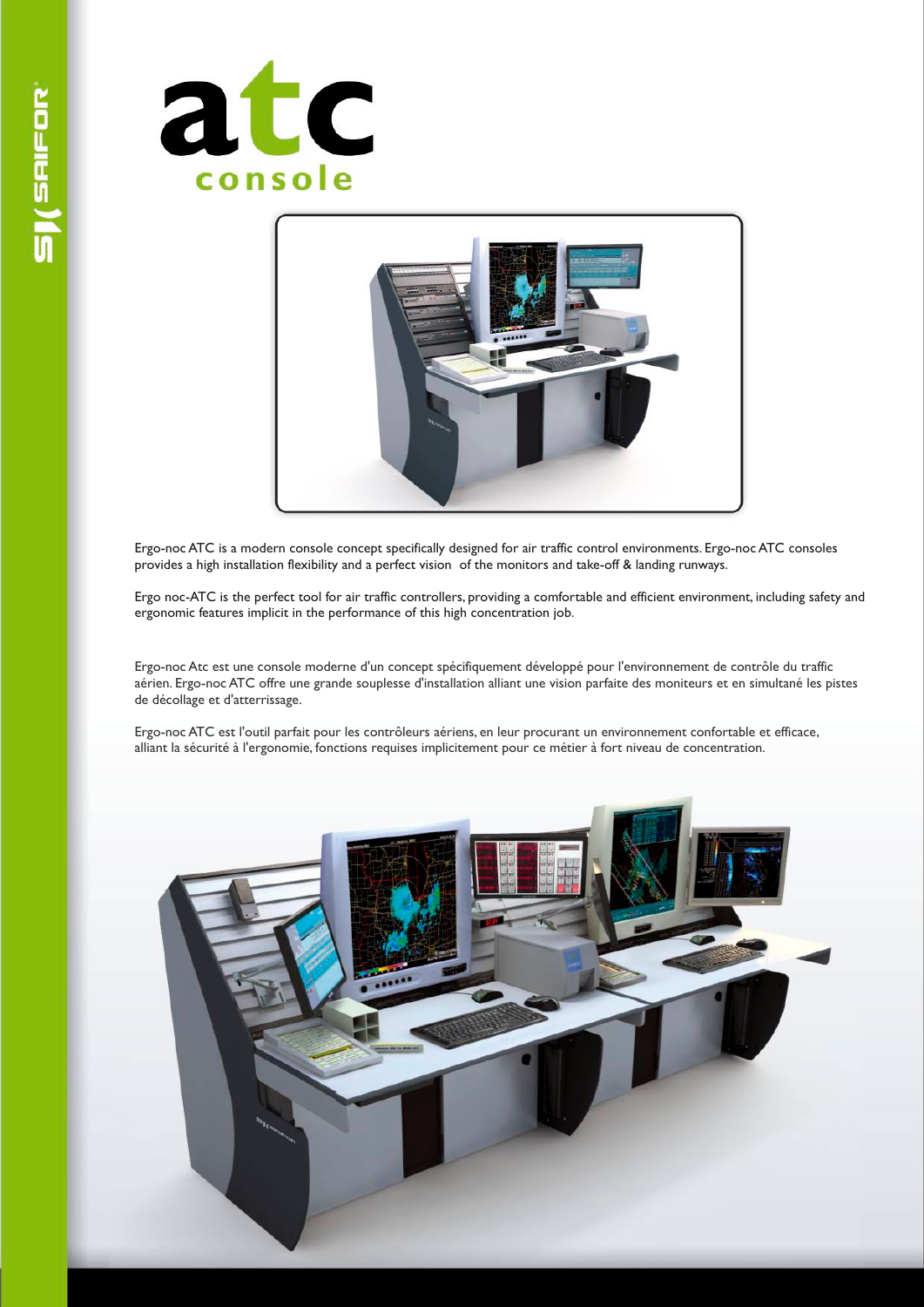





\* atc adjustable 560 **c.0085413**

| <b>PART NR.</b> | <b>Description</b> | Total profile | 19" | <b>Profile   19"</b> |             | <b>Profile</b> |
|-----------------|--------------------|---------------|-----|----------------------|-------------|----------------|
| C.0085402       | atc 560            | X             |     |                      |             |                |
| C.0085403       | atc 560            |               | X   | X                    |             |                |
| C.0085404       | atc 560            |               |     | X                    | X           |                |
| C.0085405       | atc 560            |               | X   | X                    | X           |                |
| C.0085406       | atc 560            |               |     | X                    | x           | $\mathbf x$    |
| C.0085412       | atc 560 adjustable | X             |     |                      |             |                |
| C.0085413       | atc 560 adjustable |               | x   | X                    |             |                |
| C.0085414       | atc 560 adjustable |               |     | X                    | $\mathbf x$ |                |
| C.0085415       | atc 560 adjustable |               | x   | X                    | x           |                |
| C.0085416       | atc 560 adjustable |               |     | X                    | X           | X              |

Consoles for radar rooms, control towers and aeronautical simulation.

**Saifor** has built up extensive experience in this field, backed by the numerous projects carried out in different countries all over the world.

## atc 560 reglable **atc** 560 **adjustable**

The adjustable version ensures that the operator maintains a fully ergonomic position while performing his job.

La version réglable garantie à l'opérateur le maintien constant d'une position totalement ergonomique.



#### **w w w. s a i f o r. c o m**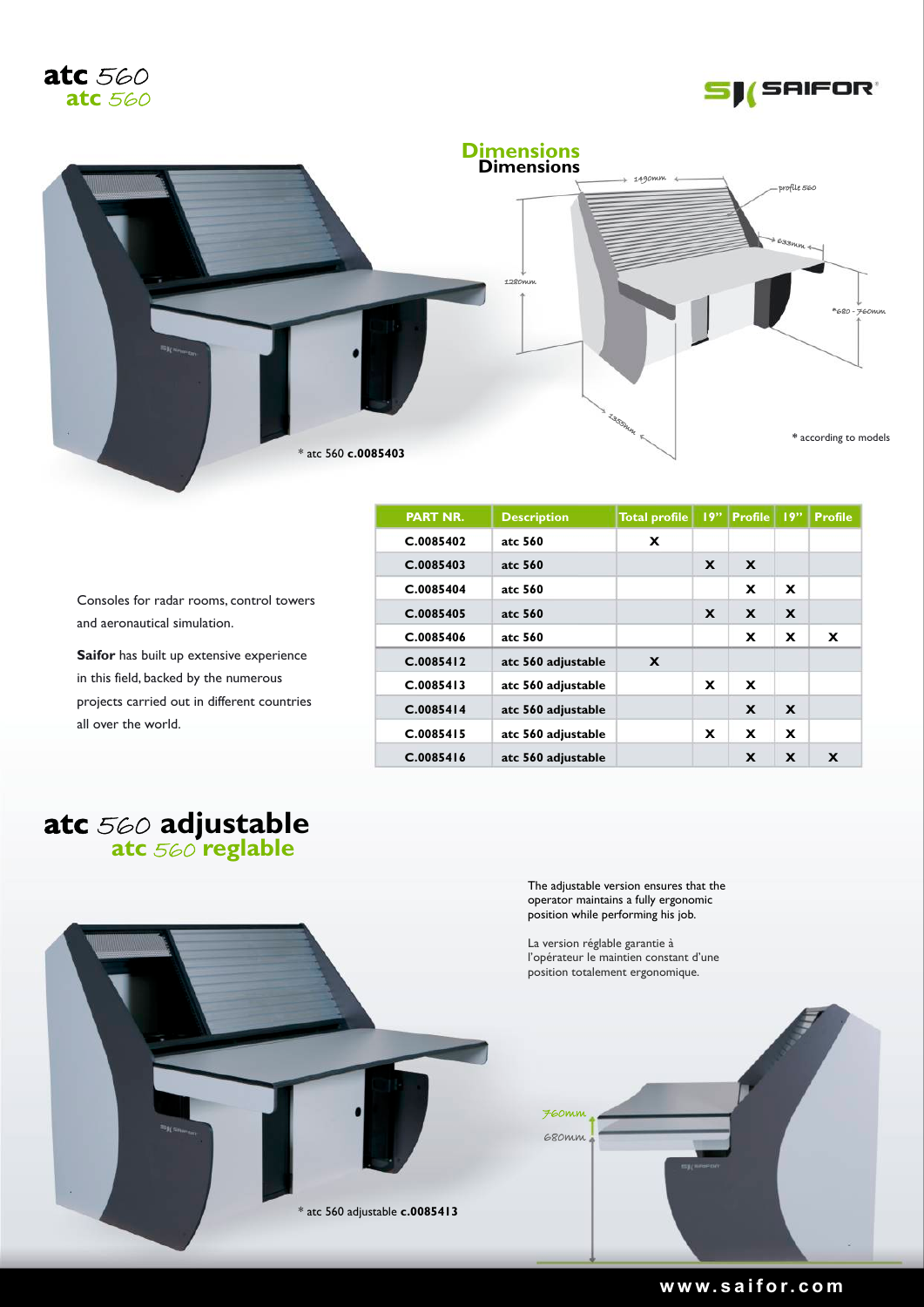





| <b>PART NR.</b> | <b>Description</b> | <b>Total profile</b> | 19"      | <b>Profile</b> | 19" | <b>Profile</b> |
|-----------------|--------------------|----------------------|----------|----------------|-----|----------------|
| C.0085407       | atc 260            | $\mathbf{x}$         |          |                |     |                |
| C.0085408       | atc 260            |                      | X        | X              |     |                |
| C.0085409       | atc 260            |                      |          | x              | X   |                |
| C.0085410       | atc 260            |                      | X        | X              | X   |                |
| C.0085411       | atc 260            |                      |          | x              | X   | X              |
| C.0085417       | atc 260 adjustable | X                    |          |                |     |                |
| C.0085418       | atc 260 adjustable |                      | X        | X              |     |                |
| C.0085419       | atc 260 adjustable |                      |          | X              | X   |                |
| C.0085420       | atc 260 adjustable |                      | <b>x</b> | x              | X   |                |
| C.0085421       | atc 260 adjustable |                      |          | X              | X   | X              |

Consoles pour les salles de radars, tour de contrôle et de simulation aéronautiques.

**Saifor** a accumulée une large expérience dans ce domaine, grâce à de nombreux projets réalisés aux quatre coins du monde.

## **atc** 260 **reglable atc adjustable** 260

The adjustable board includes a pair of lifting columns and an electronical command for its control.

Le plan de travail réglable est équipé d'une paire de colonnes ajustables et d'une commande électronique pour son contrôle.

\* 260 adjustable atc **c.0085420**

680mm  $760$ mv

**w w w. e r g o n o c . c o m**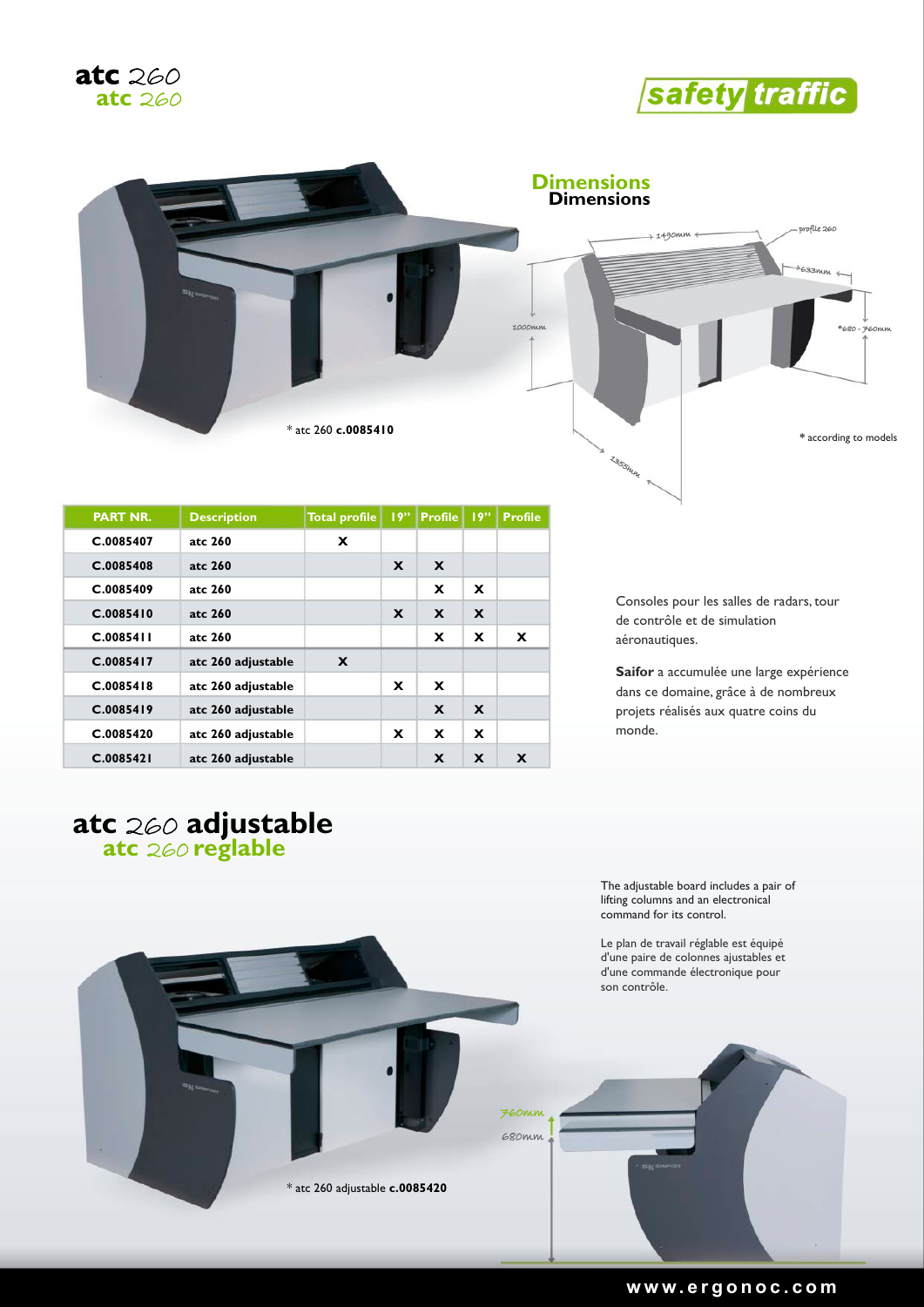### **Accessories Accesorios**

Γ

| <b>PART NR.</b> | <b>Description</b>             |
|-----------------|--------------------------------|
| E.0016695       | <b>2 FANS MODULE LOW NOISE</b> |
|                 |                                |

| <b>PART NR.</b> | <b>Description</b>   |
|-----------------|----------------------|
| E.0016696       | <b>I STEEL COVER</b> |

| PART NR.  | Description         |
|-----------|---------------------|
| E.0016697 | <b>VENTED COVER</b> |

| <b>PART NR.</b> | <b>Description</b> |
|-----------------|--------------------|
| E.0016702       | <b>BAYING KIT</b>  |

| <b>PART NR.</b> | <b>Description</b>                             |
|-----------------|------------------------------------------------|
| E.0017305       | <b>BRACKET for LA2-1/ LA2-4 FAMILY SUPPORT</b> |
| E.0017306       | <b>BRACKET for LA2-6 FAMILY SUPPORT</b>        |
| E.0017307       | <b>BRACKET for LA3-320 FAMILY SUPPORT</b>      |
| E.0017308       | BRACKET for LA3-420 / 321 / 421 FAMILY SUPPORT |



**SAIFOR** 









**\* for more supports info visit www.ergonoc.com**

# **Soportes TFT's y Sillas ergonómicas TFT & Ergonomic chairs Supports**





The multi-function SAIFOR LCD Monitor Arm Series inspires the spirit of the working environment, making workers more satisfied and productive.

La versatilidad de la gama de Soportes para monitores TFT SAIFOR, inspira el espíritu del ambiente de trabajo, repercutiendo en trabajadores más satisfechos y productivos.

The CXO chair offers a refreshingly cool look that will enhance any office environment. The simplicity of design and function makes this ergonomic chair an effective performer, providing "Extreme Comfort".

La silla CXO ofrece una refrescante imagen que mejorará cualquier ambiente de trabajo. La simplicidad del diseño y su funcionalidad convierten a esta silla ergonómica en el intérprete perfecto para proporcionar un Confort Extremo.

**more info www.ergonoc.com**